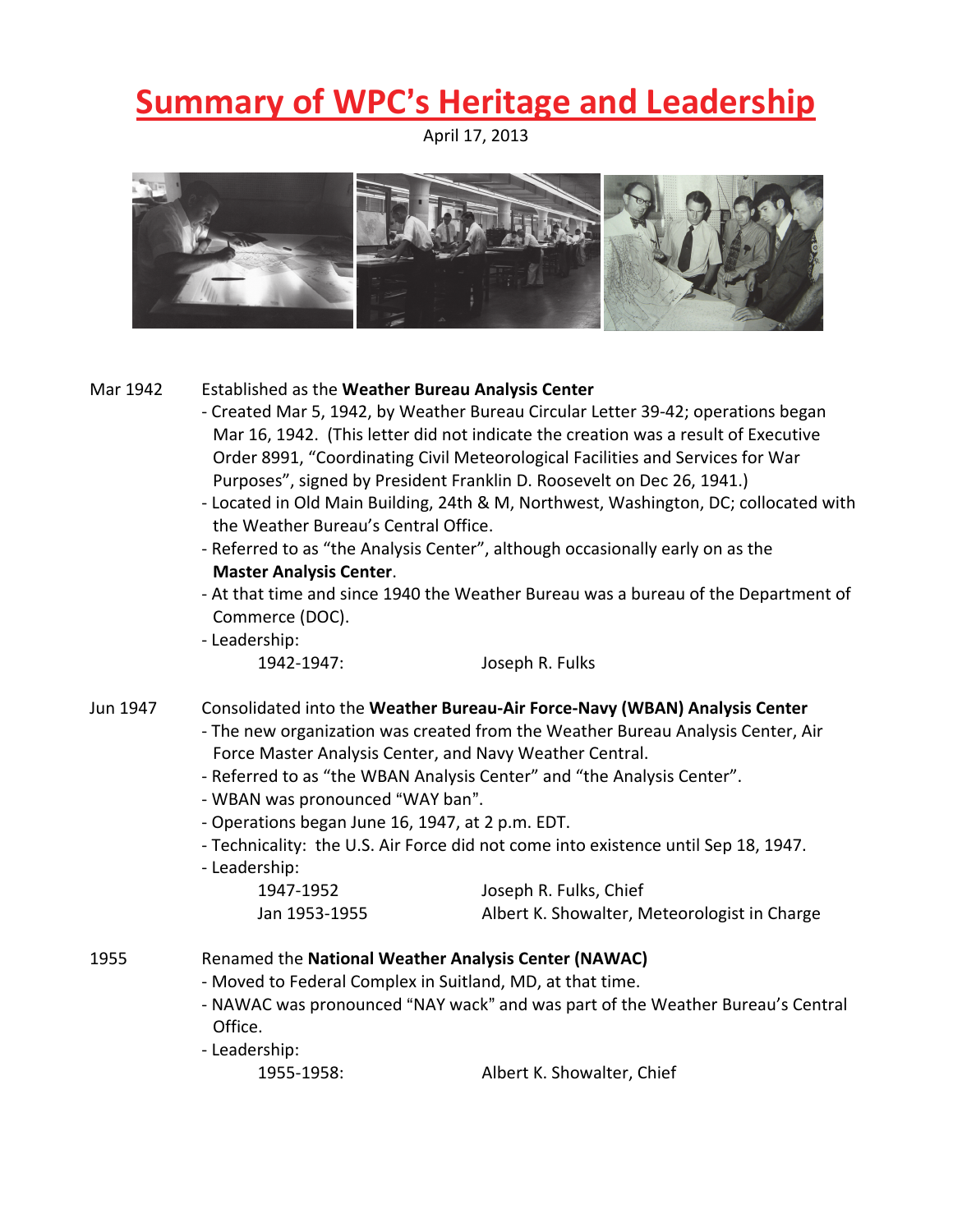| Jan 1958 | National Weather Analysis Center (NAWAC) incorporated with no name change into<br>the National Meteorological Center (NMC) upon NMC's creation.                                                                              |                                                                                                                                                                                                                                                                                                                                  |  |  |
|----------|------------------------------------------------------------------------------------------------------------------------------------------------------------------------------------------------------------------------------|----------------------------------------------------------------------------------------------------------------------------------------------------------------------------------------------------------------------------------------------------------------------------------------------------------------------------------|--|--|
|          |                                                                                                                                                                                                                              |                                                                                                                                                                                                                                                                                                                                  |  |  |
|          | - Leadership:                                                                                                                                                                                                                |                                                                                                                                                                                                                                                                                                                                  |  |  |
|          | 1958:                                                                                                                                                                                                                        | Albert K. Showalter, Chief                                                                                                                                                                                                                                                                                                       |  |  |
|          | $1959 - 1961$ :                                                                                                                                                                                                              | Harlan K. Saylor, Chief                                                                                                                                                                                                                                                                                                          |  |  |
| Jul 1961 | Reorganized into the Analysis and Forecast Branch of NMC                                                                                                                                                                     |                                                                                                                                                                                                                                                                                                                                  |  |  |
|          | - Leadership:                                                                                                                                                                                                                |                                                                                                                                                                                                                                                                                                                                  |  |  |
|          | 1961 - 1964                                                                                                                                                                                                                  | Harlan K. Saylor, Chief                                                                                                                                                                                                                                                                                                          |  |  |
| 1964     | Reorganized into the Analysis and Forecast Division of NMC                                                                                                                                                                   |                                                                                                                                                                                                                                                                                                                                  |  |  |
|          | - The reorganization was implemented before or during Sep 1964. The reorganization<br>of the Weather Bureau down to the division level was approval by Dr. Robert M.<br>White, Chief of the Weather Bureau, on Jul 17, 1964. |                                                                                                                                                                                                                                                                                                                                  |  |  |
|          | - In 1965, the Environmental Science Services Administration (ESSA) was created,<br>incorporating the Coast and Geodetic Survey and the Weather Bureau.                                                                      |                                                                                                                                                                                                                                                                                                                                  |  |  |
|          | - On Oct 3, 1970, the National Oceanic and Atmospheric Administration (NOAA) was<br>created. At that time the Weather Bureau was renamed the National Weather<br>Service and incorporated into NOAA.                         |                                                                                                                                                                                                                                                                                                                                  |  |  |
|          | - Leadership:                                                                                                                                                                                                                |                                                                                                                                                                                                                                                                                                                                  |  |  |
|          | 1964 - 1972:                                                                                                                                                                                                                 | Harlan K. Saylor, Manager                                                                                                                                                                                                                                                                                                        |  |  |
| 1972     | Reorganized into the Forecast Division of NMC                                                                                                                                                                                |                                                                                                                                                                                                                                                                                                                                  |  |  |
|          | - The division moved to the World Weather Building (WWB) on Wednesday, Feb 19,<br>1975. (According to employee Bill McReynolds the division moved two days after<br>Presidents Day in 1975.)                                 |                                                                                                                                                                                                                                                                                                                                  |  |  |
|          | - Leadership:                                                                                                                                                                                                                |                                                                                                                                                                                                                                                                                                                                  |  |  |
|          | 1972 - ~1975:                                                                                                                                                                                                                | Harlan K. Saylor, Chief                                                                                                                                                                                                                                                                                                          |  |  |
|          | $^{\sim}$ 1975 - 1978:                                                                                                                                                                                                       | Edwin B. Fawcett, Chief                                                                                                                                                                                                                                                                                                          |  |  |
|          | Mar 1978 - Apr 1984:                                                                                                                                                                                                         | Edward M. Carlstead, Chief                                                                                                                                                                                                                                                                                                       |  |  |
| 1984     |                                                                                                                                                                                                                              | Reorganized into the Meteorological Operations Division (MOD) of NMC                                                                                                                                                                                                                                                             |  |  |
|          | - The reorganization was led by Edward M. Carlstead.<br>- Leadership:                                                                                                                                                        |                                                                                                                                                                                                                                                                                                                                  |  |  |
|          | 1984 - 1987:                                                                                                                                                                                                                 | Harlan K. Saylor, Chief (acting)                                                                                                                                                                                                                                                                                                 |  |  |
|          | Jul 1987 - Oct 1988:                                                                                                                                                                                                         | Ronald D. McPherson, Chief                                                                                                                                                                                                                                                                                                       |  |  |
|          | Sep 1989 - Apr 1994:                                                                                                                                                                                                         | Louis W. Uccellini, Chief                                                                                                                                                                                                                                                                                                        |  |  |
|          | Nov 1994 - Jun 1995:                                                                                                                                                                                                         | Ralph A. Petersen, Chief (acting)                                                                                                                                                                                                                                                                                                |  |  |
|          | Jun 1995 - Sep 1995:                                                                                                                                                                                                         | James E. Hoke, Chief                                                                                                                                                                                                                                                                                                             |  |  |
| Oct 1995 | Reorganized into the Hydrometeorological Prediction Center (HPC)                                                                                                                                                             |                                                                                                                                                                                                                                                                                                                                  |  |  |
|          | Operations.                                                                                                                                                                                                                  | - HPC was created on Oct 1, 1995, from part of MOD upon the reorganization of NMC<br>into the National Centers for Environmental Prediction (NCEP), with the other<br>components of MOD becoming all or part of the Marine Prediction Center (now the<br>Ocean Prediction Center), the Aviation Weather Center, and NCEP Central |  |  |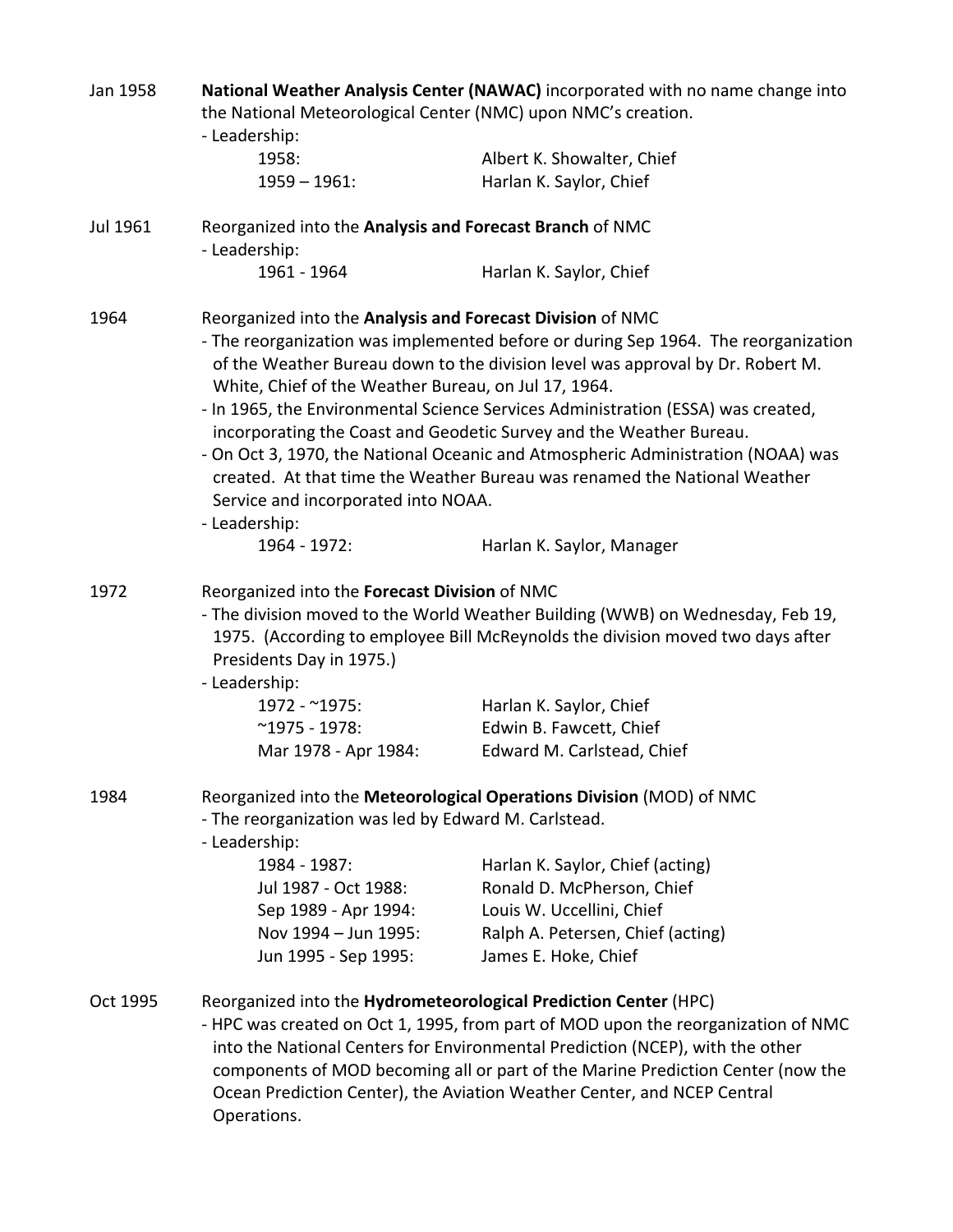- ‐ HPC started continuous operations from the NOAA Center for Weather and Climate Prediction in College Park, MD, on Friday, Aug 17, 2012, at 12 UTC.
- ‐ HPC ceased continuous operations at the World Weather Building in Camp Springs, MD, on Sunday, Aug 19, 2012, at 19 UTC.
- ‐ Leadership:
	- Oct 1995 Mar 2013: James E. Hoke, Director

Mar 2013 Renamed the **Weather Prediction Center** (WPC)

- HPC was renamed to WPC on Mar 5, 2013, the unit's  $71<sup>st</sup>$  birthday.
- ‐ Among other things, the new name better reflects the Center's diverse mission, provides broader name recognition, is more easily understood and pronounced, and eliminates the confusion of the Center's acronym with the emerging field of High Performance Computing.
- ‐ Leadership:

| Mar 2013 – May 2013:  | James E. Hoke, Director              |
|-----------------------|--------------------------------------|
| May $2013$ – present: | Kevin C. McCarthy, Director (acting) |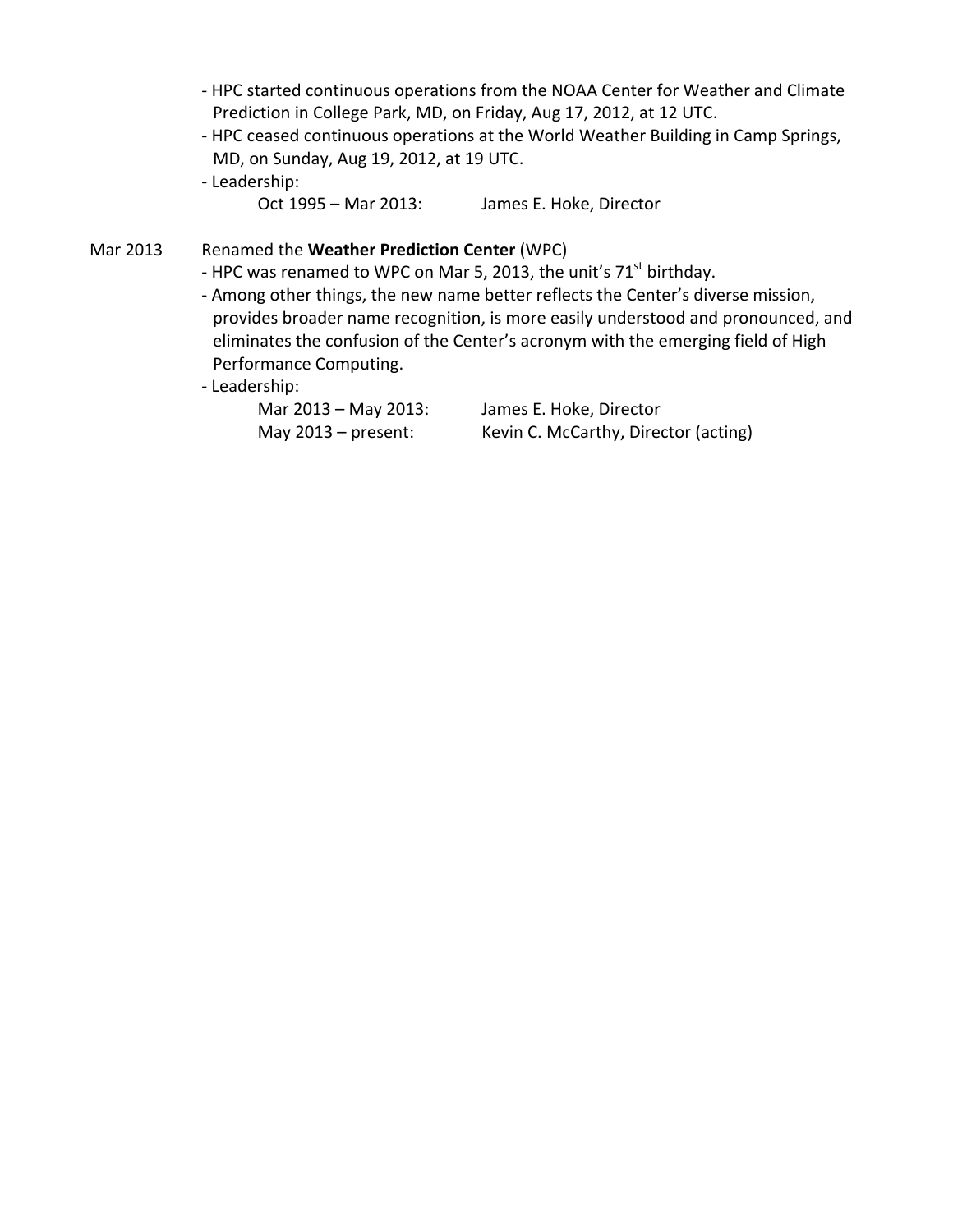## **A Brief Narrative of NCEP and WPC History**

April 17, 2013

The National Centers for Environmental Prediction (NCEP) is a recognized global leader providing a seamless suite of operational environmental analysis, diagnostics and forecasts for a domain that now ranges from the sun to the sea, including weather, ocean, climate, water and space weather prediction services. NCEP's success depends on addressing user needs and the requirements of our world-class employees to enable NCEP to best meet the evolving NOAA mission. Furthermore, NCEP is at the forefront to capitalize and implement emerging scientific and technological advances. In that regard, NCEP must serve as a catalyst to coordinate, cooperate and collaborate through applied research, training, technology transfer and implementation of a common modeling infrastructure for global to regional applications. Partnerships with the entire community, and related operational and developmental test beds, will build off collaborations with the NWS, NOAA, other federal agencies, academia and the public sector to accelerate improvements in all NCEP products and services.

The Weather Prediction Center (WPC) is one of nine centers of NCEP. WPC is a leader in the collaborative weather forecast process delivering responsive, accurate, and reliable national forecasts and analyses. WPC serves as a center of excellence in quantitative precipitation forecasting, medium‐ range forecasting (three to eight days), the interpretation of numerical weather prediction models, and in surface analysis. WPC's vision is to be America's Go-To Center for high-impact precipitation events and forecast guidance out to 14 days for a Weather‐Ready Nation.

From the earliest days of the government's involvement in weather services (the NWS may be traced to 1870), it was apparent that a centralized facility would be necessary to gather, organize and disseminate weather data on a national basis effectively. The center during the early years occupied a single room as part of the U. S. Army Signal Service in Washington, D. C. There, telegraphic reports of temperature, wind, and pressure from around the country were plotted and analyzed. From these analyses, rudimentary forecasts were made for the following day. Washington shared some of its forecast duties with the advent of a field office system in the 1890s, but the central office still had the final say in cases of professional dispute.

While WPC's roots lie deep in the past, the organization can be most directly traced to the formation of the Analysis Center by Circular Letter 39‐42, signed by Weather Bureau Director Francis W. Reichelderfer on March 5, 1942. Operations began on March 16, 1942, with the unit collocated with the Weather Bureau Central Office at 24th and M Streets NW in Washington, D.C. Initially the unit was sometimes referred to as the Master Analysis Center.

In 1947, the Analysis Center was combined with the Air Force Master Analysis Center and the Navy Weather Central to create the Weather Bureau‐Air Force‐Navy (WBAN) Analysis Center. Operations commenced on June 16, 1947, at 24th and M Streets NW. The unit was established to coordinate and consolidate national efforts of the civilian and military weather services as they existed at the time. The center produced a wide array of diagnostic and forecast maps for national distribution. Initially, the charts were sent in coded form via teletype. Somewhat later, the installation of facsimile allowed for the direct transmission of graphics. Hundreds of maps were produced every day, including surface and upper air analyses, temperature and precipitation forecasts and prognostic surface charts.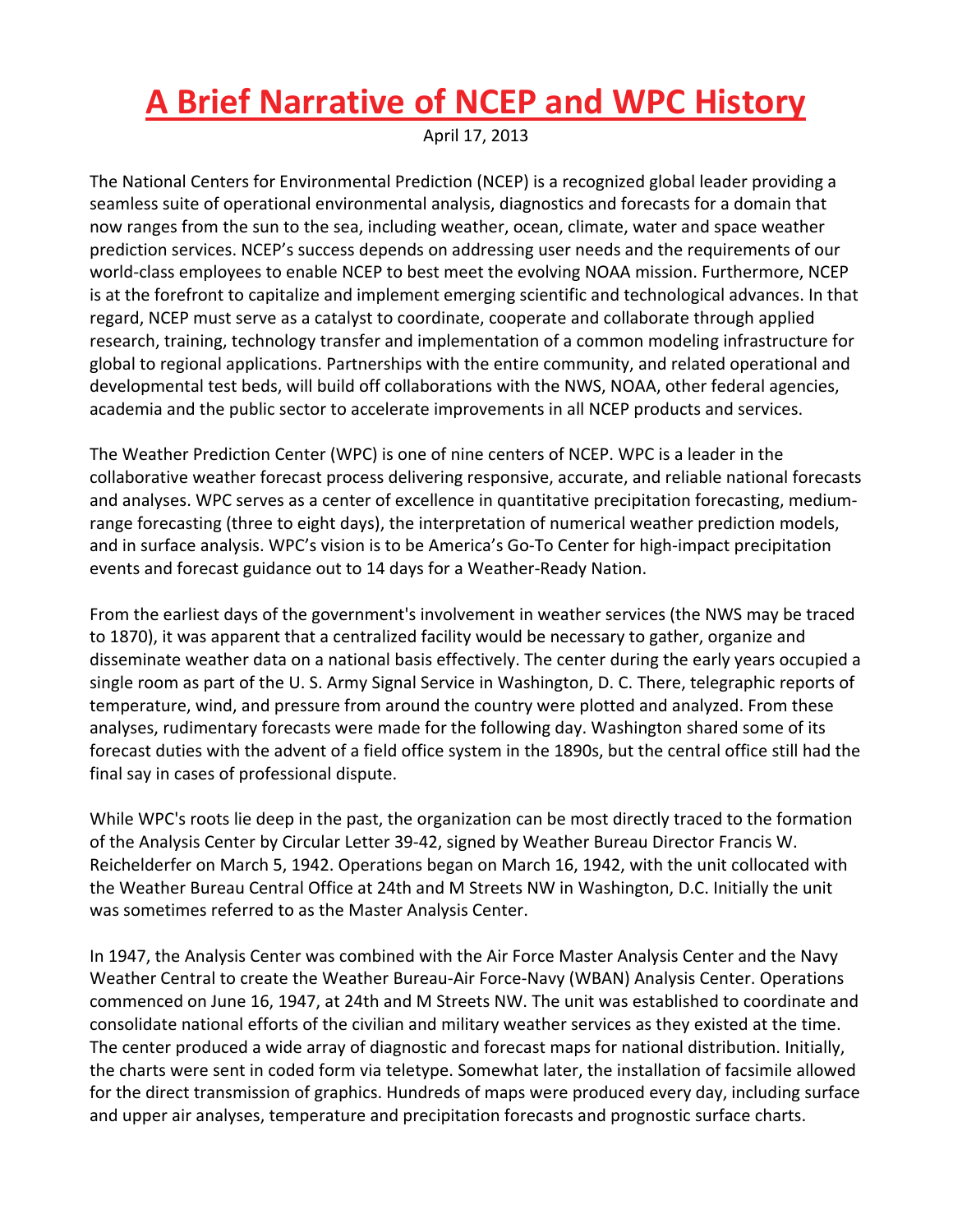By the early 1950s, computers powerful enough to solve the fundamental equations of atmospheric motion in real‐time were at last becoming available. Thus, the theoretical work of English physicist L.F. Richardson, who during World War I first proposed the use of numerical techniques in weather prediction, could finally be tested. The Joint Numerical Weather Prediction Unit (JNWPU) was formed in July 1954 to do just that. More broadly, JNWPU's objective was to apply the expanding field of computer technology to operational weather forecasting.

The JNWPU was staffed and funded jointly by the Weather Bureau, Army, and Navy, and was responsible for many of the early advances in automated analysis and forecasting. The first JNWPU computer, an IBM 701, was installed in March 1955, and the first numerical experimental forecasts (using a barotropic model) appeared one month later. The unit co‐located with the renamed National Weather Analysis Center (NAWAC, formerly the WBAN Center), in Suitland, Maryland, during the same year.

The National Meteorological Center (NMC), the direct precursor to NCEP, came into being with the merging of NAWAC (including the Extended Forecast Section) and JNWPU in Federal Office Building #4 (FOB 4) in Suitland in January 1958. NMC at once became the nerve center for weather data in the United States. NMC processed weather observations from around the globe and disseminated analyses and forecasts to customers throughout the U.S. and other countries. Research increased, with emphasis on developing faster and more accurate numerical techniques. It was the only such facility in the world at the time, and at least one publication described its creation as being "a milestone in the progress of meteorology."

Constantly pursuing greater speed and reliability, NMC upgraded its computer investment substantially in the ensuing years, with each new system about 6 times more powerful than the one before. An IBM 704 replaced the 701 in 1957, and an IBM 7090 was installed in 1960. By 1963, the first operational baroclinic model was running on a new IBM 7094. The arrival of a CDC 6600 enabled the first global primitive equation (PE) model run to be made in June 1966.

The accuracy of NMC's numerical guidance continued to increase into the 1970s, but especially significant gains were noted with the introduction of the high resolution PE model on an IBM 360/195 in 1978. By the late 1980s, a Cray Y‐MP8 Class VII supercomputer served as NMC's mainframe system. It could produce a numerical forecast for all of North America out to 48 hours in less than 30 seconds, and was some 50,000 times more powerful than the IBM 701. While most NMC functions moved to the World Weather Building at Camp Springs, MD in 1974 and 1975, Suitland's FOB 4 continued to house the Center's main computers until 1999, when an IBM SP was installed at a new site in Bowie, Maryland. This site was changed again in 2002 when a more powerful IBM supercomputer was installed in Gaithersburg, Maryland.

On October 1, 1995, NMC was reorganized and was renamed NCEP. There are nine NCEP centers, with the inaugural names of the seven Service Centers being the Aviation Weather Center, Climate Prediction Center, Hydrometeorological Prediction Center, Marine Prediction Center, Space Environment Center, Storm Prediction Center, and Tropical Prediction Center. The two other centers, the Environmental Modeling Center and NCEP Central Operations, provide the numerical model development and Information Technology infrastructure that are foundational to the Weather Enterprise in the U.S. and around the world. With time the names of several centers were changed with the Marine Prediction Center becoming the Ocean Prediction Center, the Space Environment